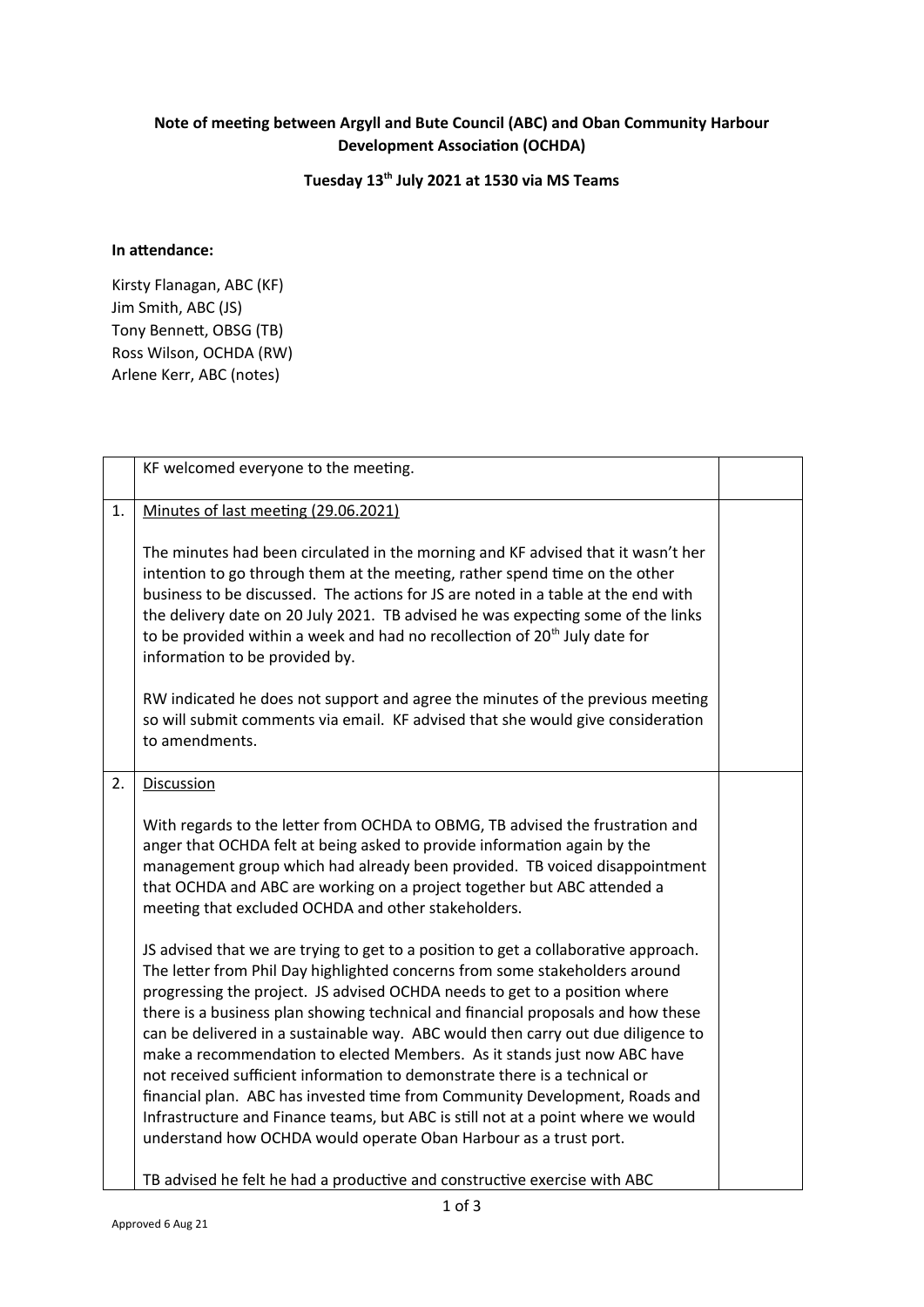colleagues last week; however, it would be irresponsible to begin to look at financial prospects until OCHDA has identified Heads of Terms for lease as they are significant outgoings. TB outlined principles of finances that OCHDA is trying to work towards to identify if they are remotely close to what would be acceptable to ABC: Maintenance budget – accept ABC officer recommendations based on years they highlighted in historical accounts. This would budget for the maintenance of both pier and pontoons. Propose to create a 'Capital Bond' which would receive an annual contribution to be ring fenced for capital repairs. Money could only be spent on the harbours and its immediate environment. Looking at allowing for the business case rental for rooms in the white building – Harbour Master office, meeting room and marina office. Pay Council rent for North Pier and Pontoons to take on responsibility for management and operation of these. Create 3 further full time jobs. KF advised that ABC are not in a position to agree anything at present. There is a need to get a wider understanding of the trust port, maritime issues, financial issues, safety methods and operational issues. ABC need to carry out much more diligence on the information. KF asked about the wet port without the assets. TB advised that the wet port would be viable, but only just. Merging the two, with the North Pier and the assets is much more viable and financially sustainable. JS advised there are no blocking tactics from the ABC and we need to move forward positively. KF advised she will speak to ABC colleagues and ensure a meeting is arranged on the back of the OLI Area Committee after recess. TB advised from his point of view that at the meeting he hopes Councillors will gain greater understanding of what OCHDA is trying to achieve and why it is trying to do it. In correspondence received via Alison Rennie from RW regarding comments on ABC briefing note, KF feels paragraph 4F is inaccurate as ABC did not reject the municipal port option at the meeting on 29<sup>th</sup> June. JS advised at the moment ABC are not currently working on a business case re a municipal port. The aim is to support OCHDA moving forward with their proposal. KF will go through OCHDA comments on briefing note and provide commentary back on these. JS advised much of the content of the briefing was based on Harbour Board reports and decisions which went through a democratic process. KF communicated her disappointment to see an article in the Oban Times as it was understood that OCHDA would share information before going to the press. RW advised that he understood it was an Oban Times article written by a reporter who had attended an Oban Community Council meeting; OCHDA had not provided input. At least one OCHDA member serves on the Community Council and any comments made at the meeting were in this capacity. TB clarified that OCHDA does ensure information it provides to the media is copied to KF. RW stated that he had recently turned down an invitation from the BBC for interview **KF KF**

(and believed a Councillor had also). KF thanked them and accepted that